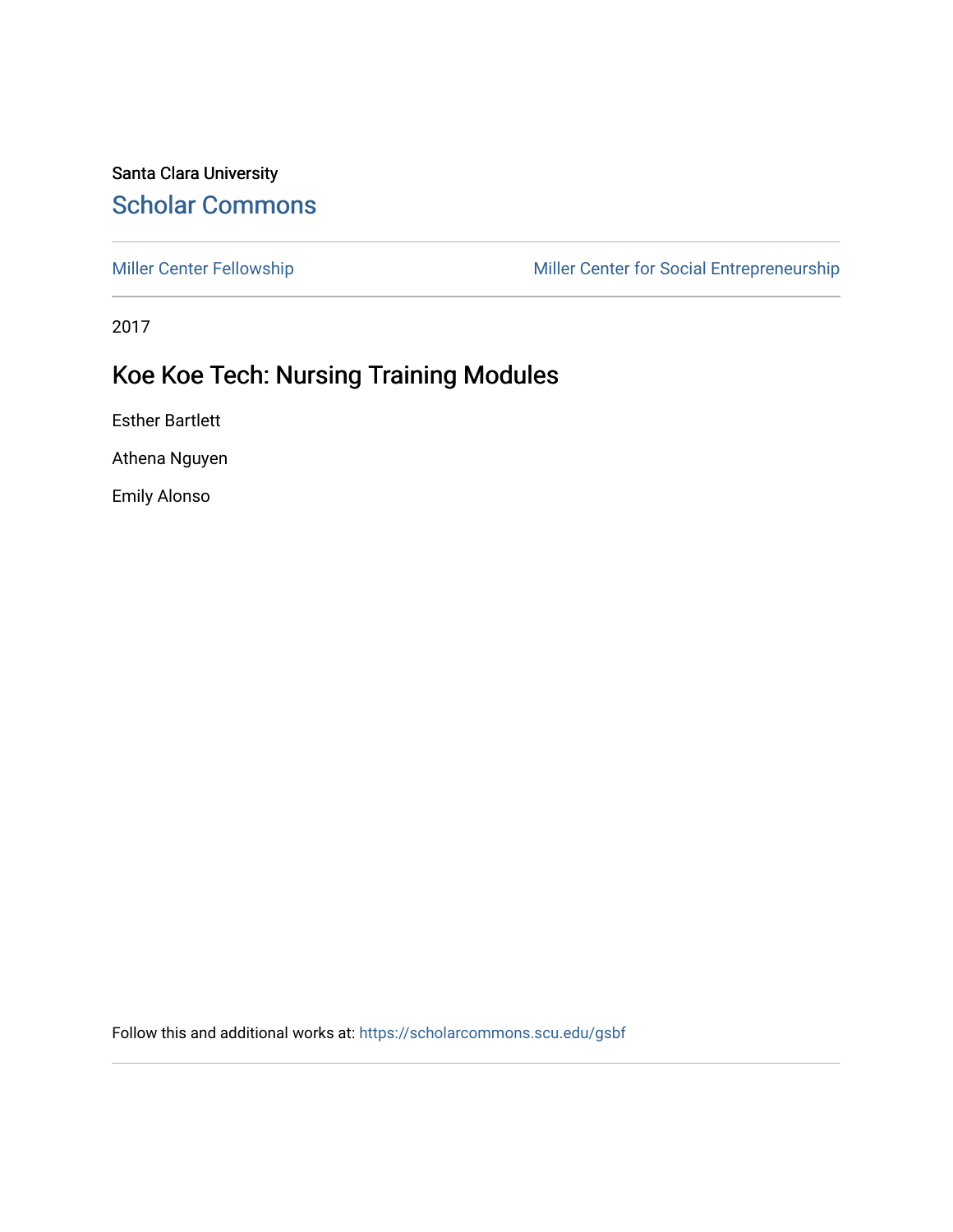

## **NURSING TRAINING MODULES: TALKING POINTS**

*Total Time: 30-45 min*

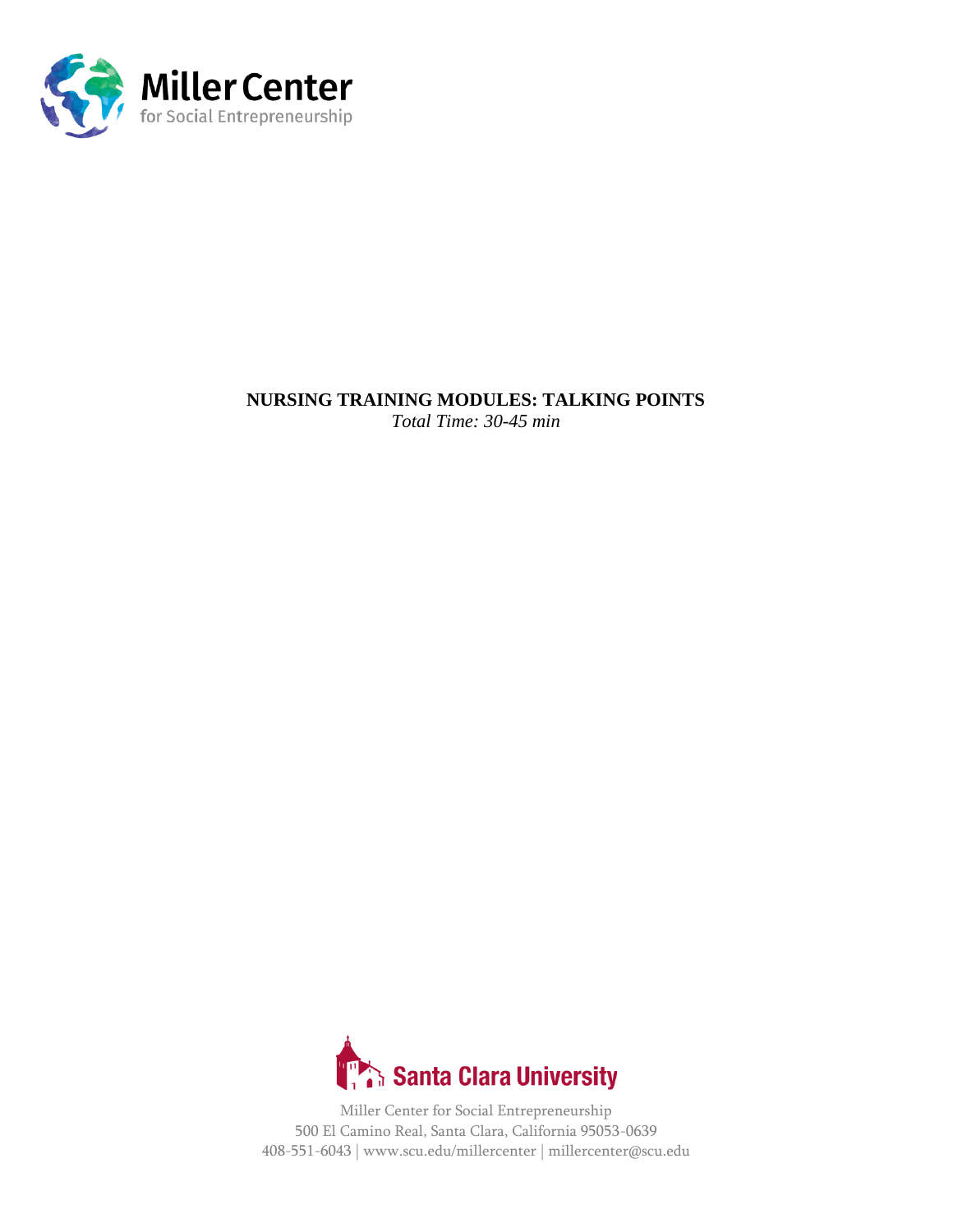These Nursing Training Modules were created so that Koe Koe Tech's Marketing Team may help ANC effectively reach a larger population of nurses throughout Myanmar.

These training modules consist of PowerPoint slides and key talking points, which have been approved by Misja and ANC. The slides have screenshots of the maymay app which line up with ANC's usual speech, and due to the succinct layout of the talking points, Koe Koe Tech can have confidence that the team will completely cover everything of importance.

As you prepare to conduct the modules, plan on:

- Presenting with two to three Marketing Team members (per group of 25 nurses)
- Allowing 30-40 minutes for content delivery and 20 minutes for questions and answers
- Reminding nurses that maymay is not just for pregnant women but for everybody

During our time with you this summer, we had the privilege of working side-by-side your wonderful Marketing Team. We so greatly appreciate their help with the 160 phone surveys and are excited to see how much more they can do to advance Koe Koe Tech's impact!

We wish you the best of luck, Esther Bartlett, Athena Nguyen, and Emily Alonso

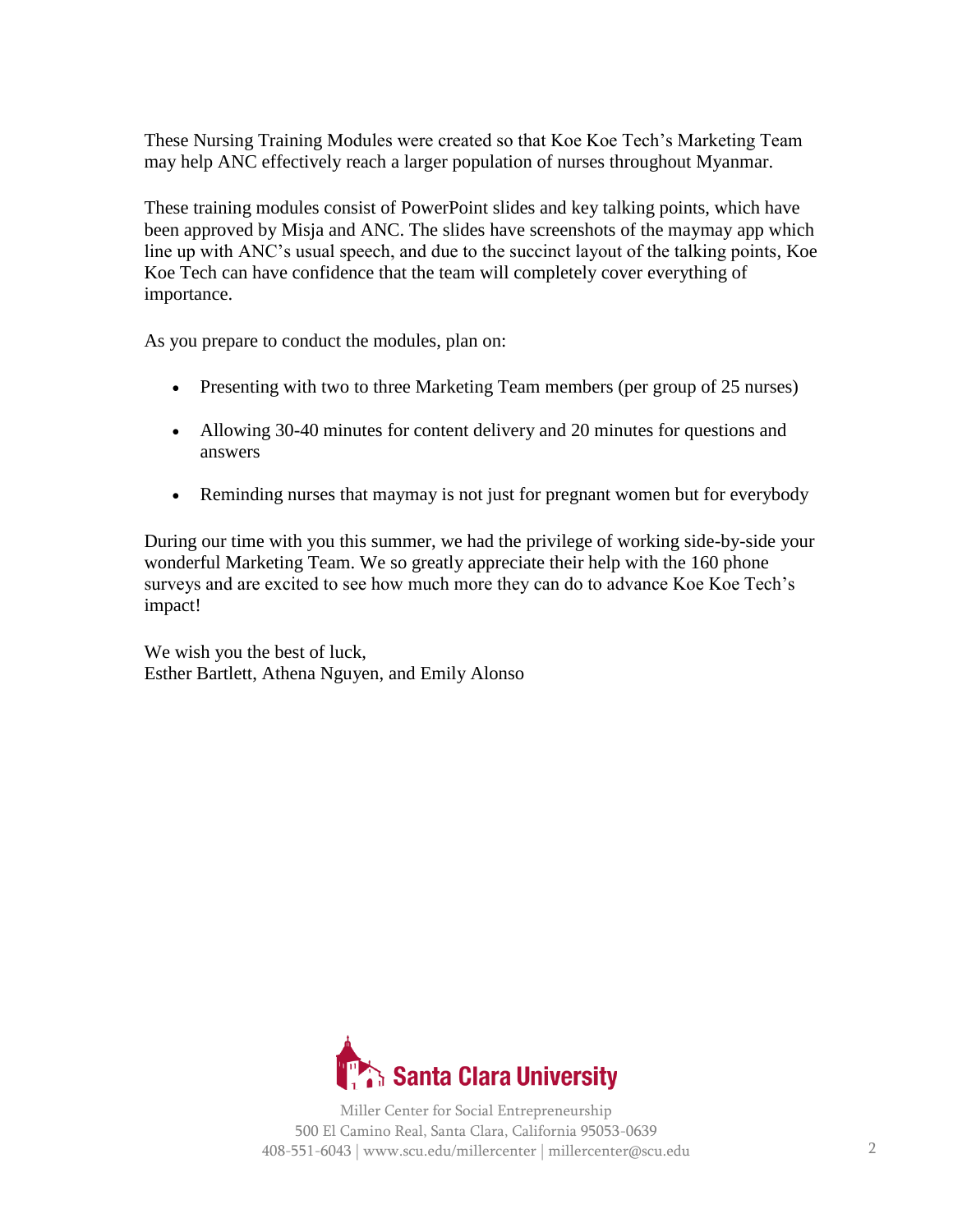#### **Slide 1:**



- Thank you for coming
- This is a training to show you what maymay is, why you should share it with your patients, and how to share it.

#### **Slide 2:**

Koe Koe Tech develops mobile-based software solutions to Myanmar's biggest challenges in health



- Koe Koe Tech was founded by two cousins (a doctor and a lawyer) and is a Myanmar based social enterprise with almost all local staff
- We are working towards providing health information and access to all people
- Maymay uses cell phones to give patients all the content they need!
- It is for anybody at any stage in life.

#### **Slide 3:**

#### **What is Maymay:**

- Myanmar's **most popular** maternal and child health mobile application
- 89,568 monthly active users!
- Facebook page with 157,000+ maymay fans
- **Useful weekly health messages, covering antenatal** care to breastfeeding
- Fun, interactive quizzes for better learning
- Social chat to ask questions of PSI doctors
	- *Read this slide to them to tell them what maymay is.*

#### **Slide 4:**



- Once maymay is downloaded on your phone, this is the login screen.
- You need to enter your phone number to make an account --this is your login.

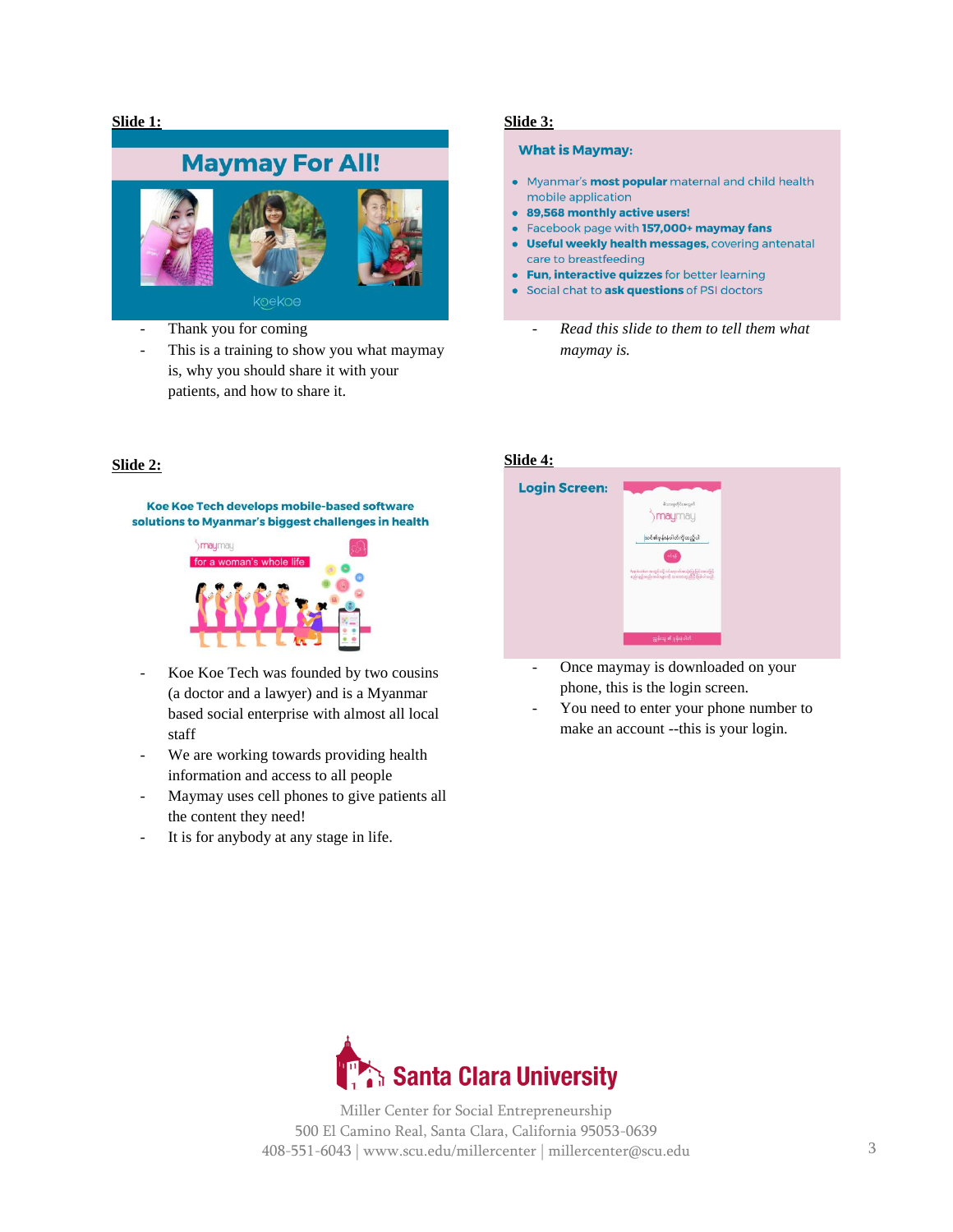#### **Slide 5:**



- On the newest version of maymay, the app will take you to this screen to choose what information is best suited for you: single, pregnant, or new mom
- If you click on pregnant, then you will enter how many weeks along you are
- If you click new mother, you will enter the baby's birthday
- You can also choose "other" if you are a man or do not want to identify as one of the previous options

#### **Slide 6:**



- Maymay functions a lot like Facebook, this way users know how to use it
- Maymay will take you to the home screen. Here, there is a social feed with a lot of content from many different content providers. We have information on nutrition and baby and family health
- Each article has a react button where you can share the article on Facebook or follow the content provider to see more of what they write!
- One of our well-known content providers is Aunty Thelma tun-Thein who talks about nutrition, exercise, breastfeeding, and more!

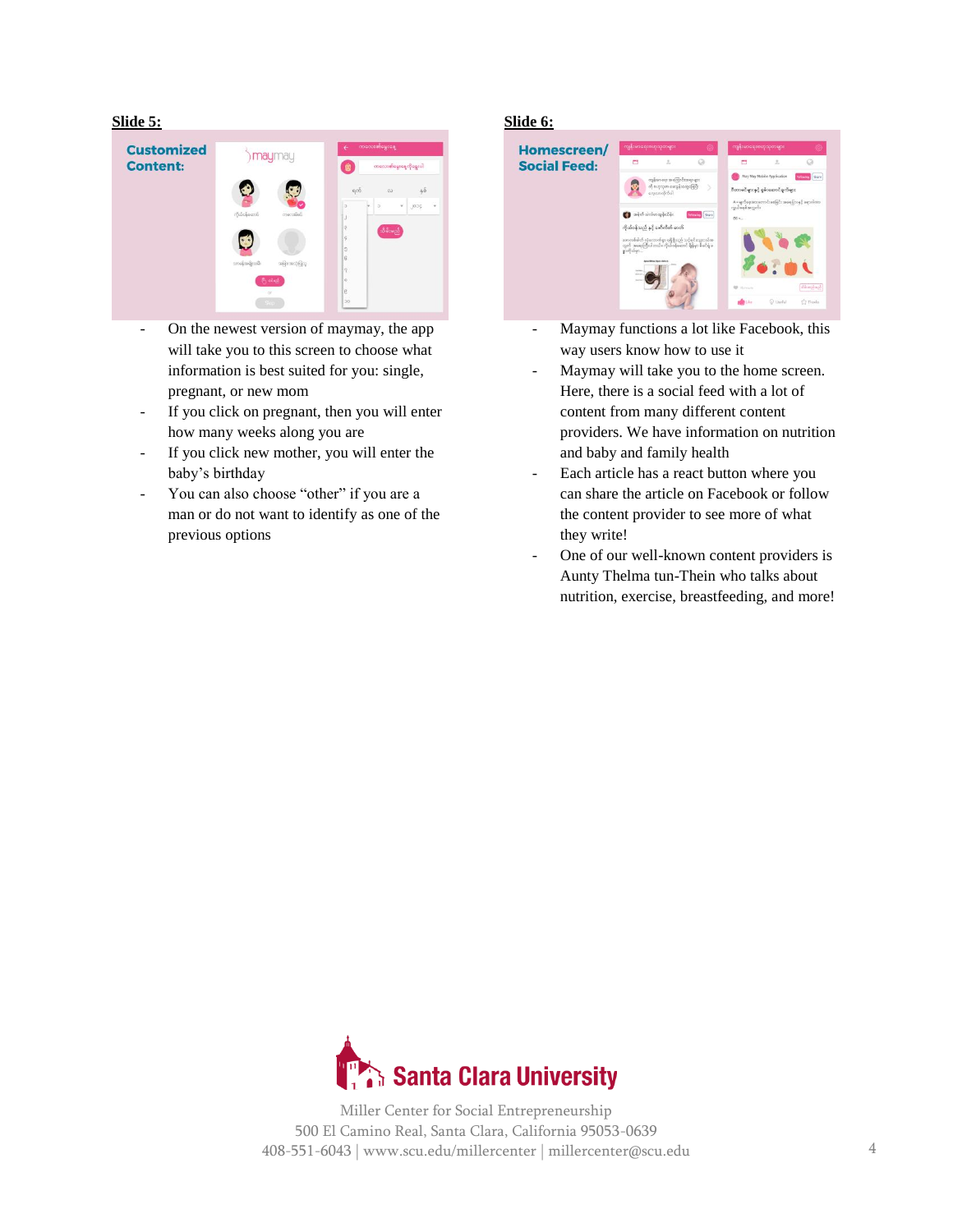**Slide 7:**



- First, we will show you the most used feature that most patients love.
- The weekly quizzes allow patients to test their knowledge about different and new topics each week
- These quizzes will work even if there is no internet (offline mode)

#### **Slide 8:**



- As you see here, there is a question and if you answer the question correctly, you get the 2nd screen shown.
- But if you answer incorrectly, maymay will tell you the correct answer so that you learn the right information
- Quizzes also recycle the questions you got wrong so that you have the opportunity to take them again

#### **Slide 9:**



- Another thing that many users love is the weekly messages and push notifications
- *Explain how to get to push notification*
- *Explain how to get to weekly messages*
- The messages are taken from MAMA messages and are timed for a woman's pregnancy from 5 weeks pregnant through when the baby is 3 years old.
- Reminds women of things like when to go to the clinic and get vaccines. They also have information on nutrition and clean water.
- The weekly quizzes match the content of these weekly messages to both reinforce and expand on those lessons.

#### **Slide 10:**



This is the main dashboard that shows you different features you can pick from.

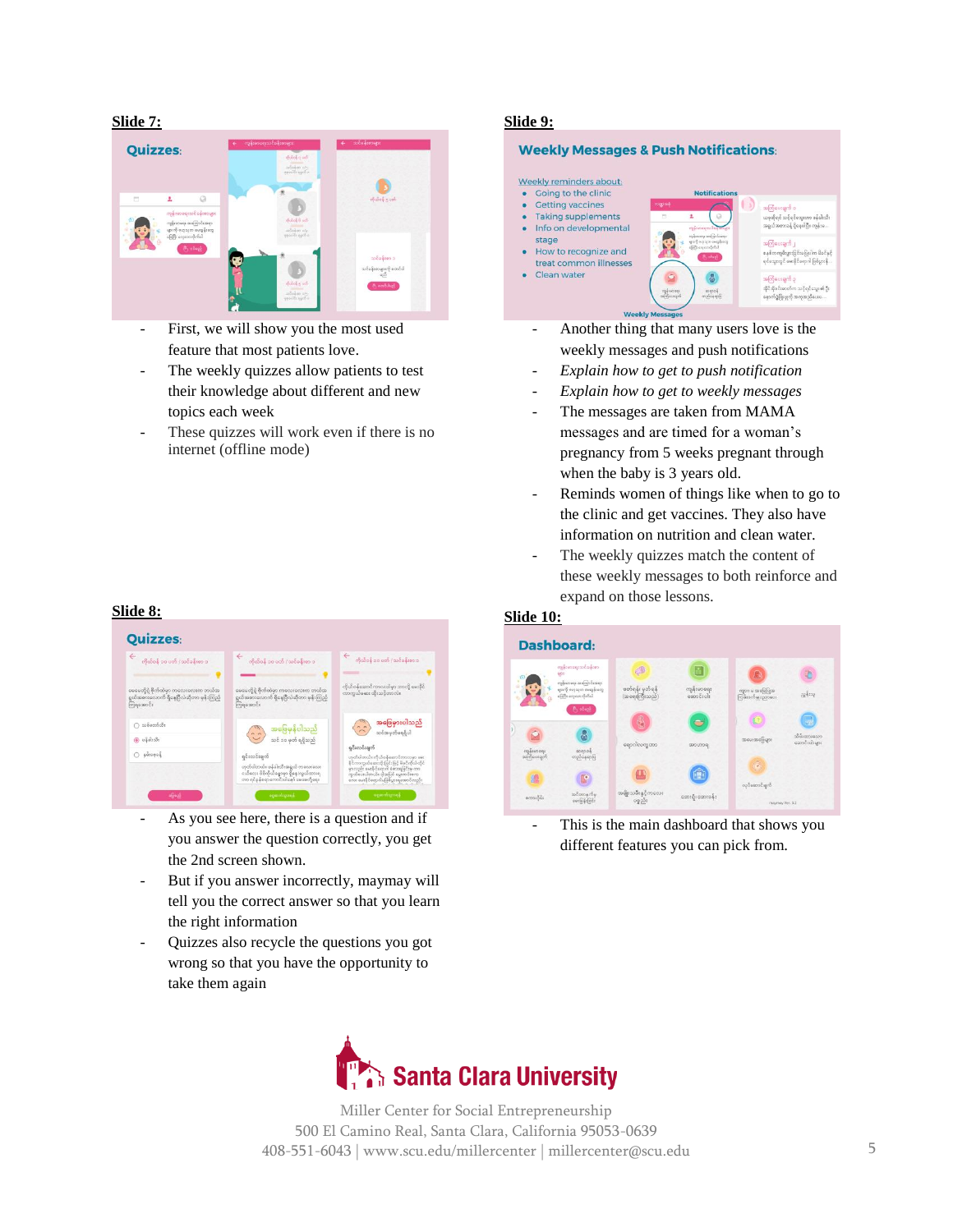#### **Slide 11:**



- Users can find vetted PSI sun clinic doctors near them
- Note that you cannot talk to them directly, but it will help you make an appointment

#### **Slide 12:**



Users can find hospitals near them and information like the address (on Google maps) and telephone number to contact them

#### **Slide 13:**

# **Advice and Hotline:** .<br>အင်တာနက်မှ မေးမြန်းခြင်း မေမေ သို့ facebook essenger (မက်စင်ဂျာ) ဖြင့် ဆက်သယ်ရန်။ ကျားမ အခြေပြု အကြမ်းဖက်<br>မှုအတွက် ဆွေးနွေးတိုင်ပင်<br>ရန်။

- This is where users can contact other resources
- For example, on the top, we see the Facebook messenger link to contact either a Koe Koe Tech employee or the PSI clinic. This is useful if users have questions about medicine or about the application.
- The bottom is a hotline you can contact and speak directly to a trained specialist for gender based violence.

#### **Slide 14:**



- Here you can sign in with your name and ask questions to other users based on whether you are pregnant or not.
- Other users will answer your questions, share their experiences, and chat!
- These chats are monitored by PSI and a KKT employee to make sure people get correct information.

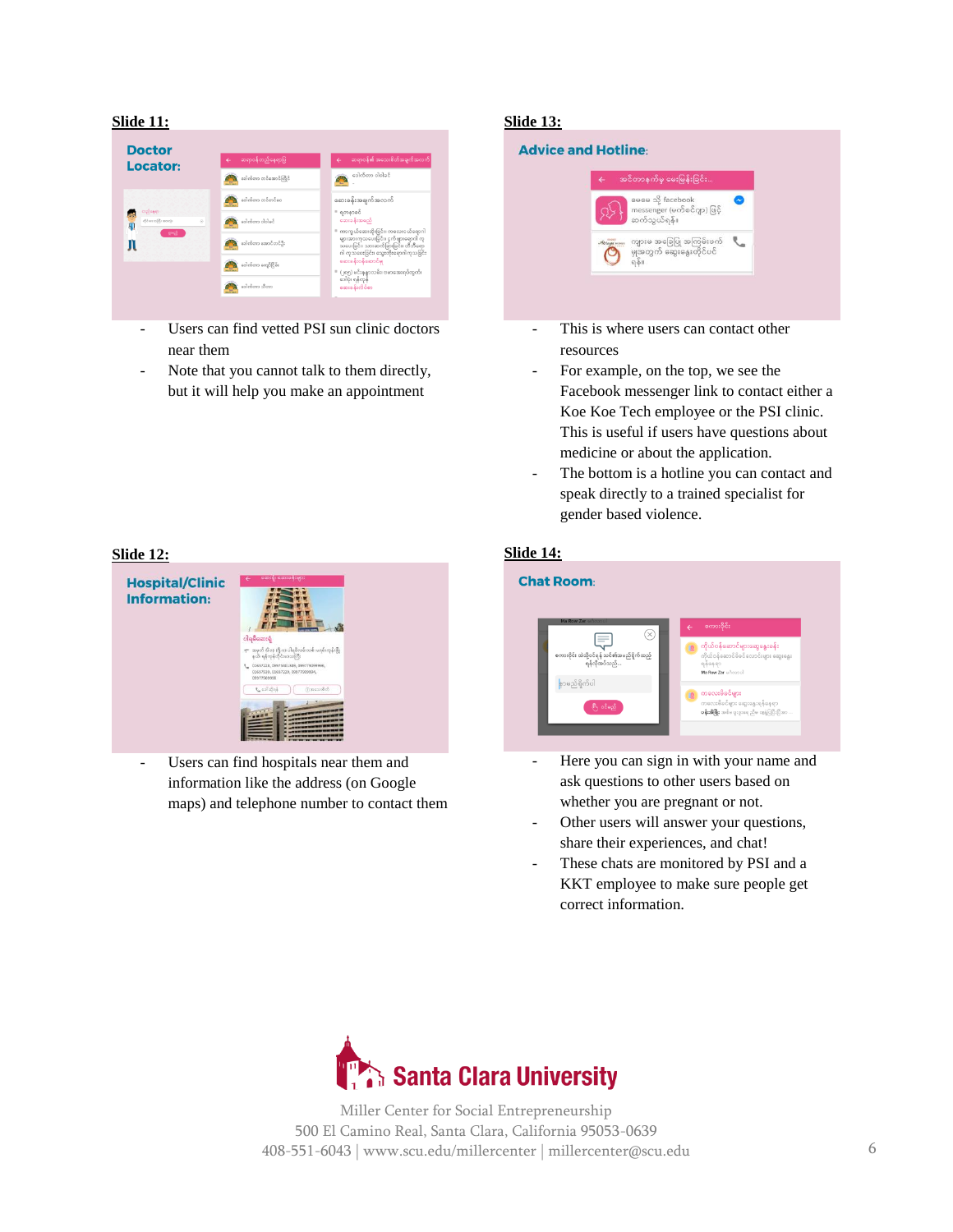#### **Slide 15:**



- This is the emergency page
- This lets you check your symptoms and will tell you if you should call the ambulance and go to the hospital emergency room
- There are also tips on breastfeeding and info on what vaccinations for mothers and their babies

#### **Slide 17:**



- Maymay also has an online shopping feature.
- Mothers can buy things like diapers and formula.
- There are also health and hygiene products, clothes, and Myanmar crafts for everybody else.

#### **Slide 16:**



This page tells pregnant women what symptoms to expect and various stages of their pregnancy (per week and month)

## **Slide 18:**



- There is an FAQ page in case users have questions
- There is information on nutrition, babies, and more.